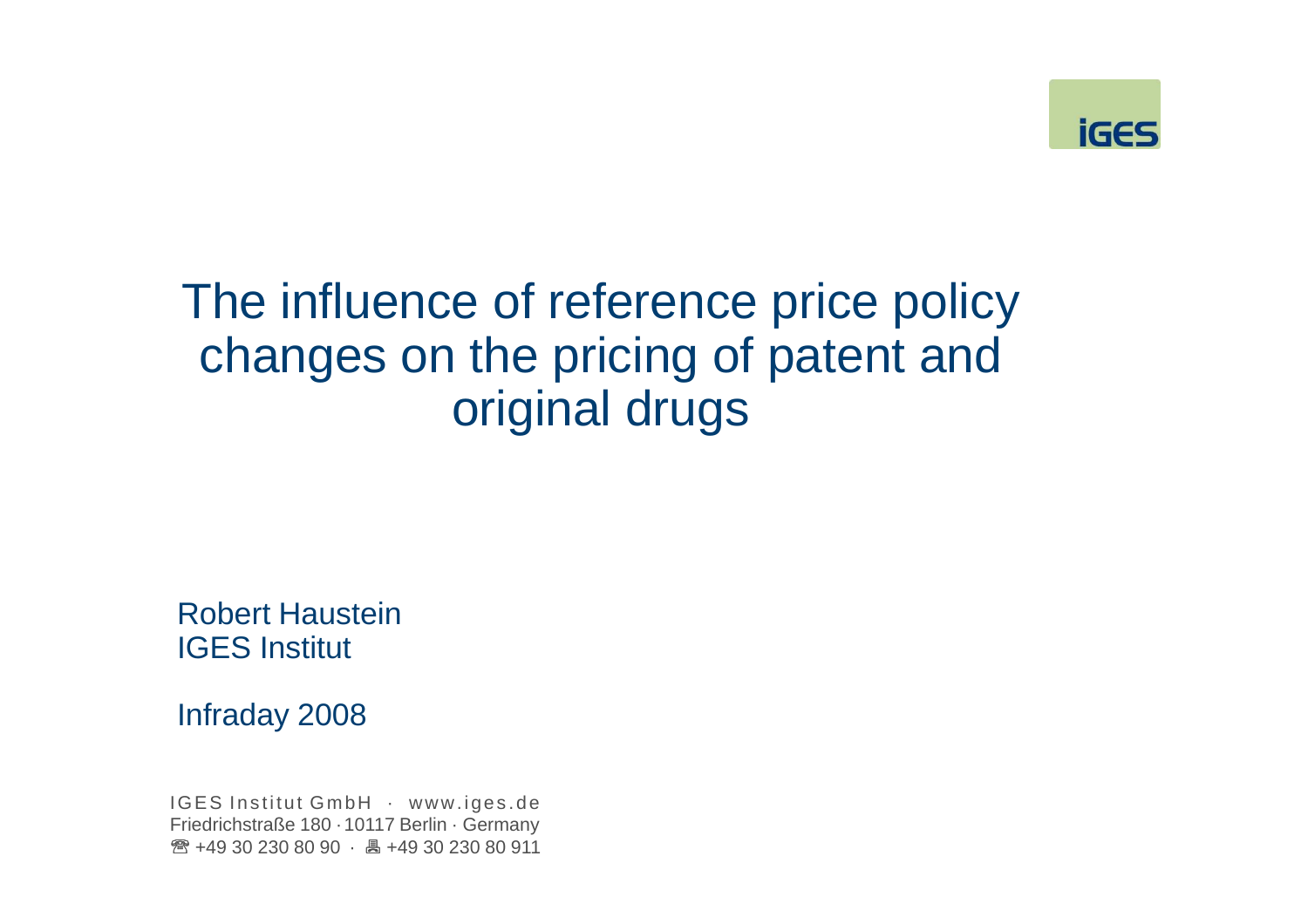## **Agenda**



- $\mathbb{R}^n$ **Introduction**
- $\mathcal{L}_{\mathcal{A}}$ Theoretical Motivation and Theses
- $\mathcal{L}_{\mathcal{A}}$ Dataset and empirical model
- $\overline{\phantom{a}}$ **Results**
- $\mathcal{L}_{\mathcal{A}}$ **Discussion**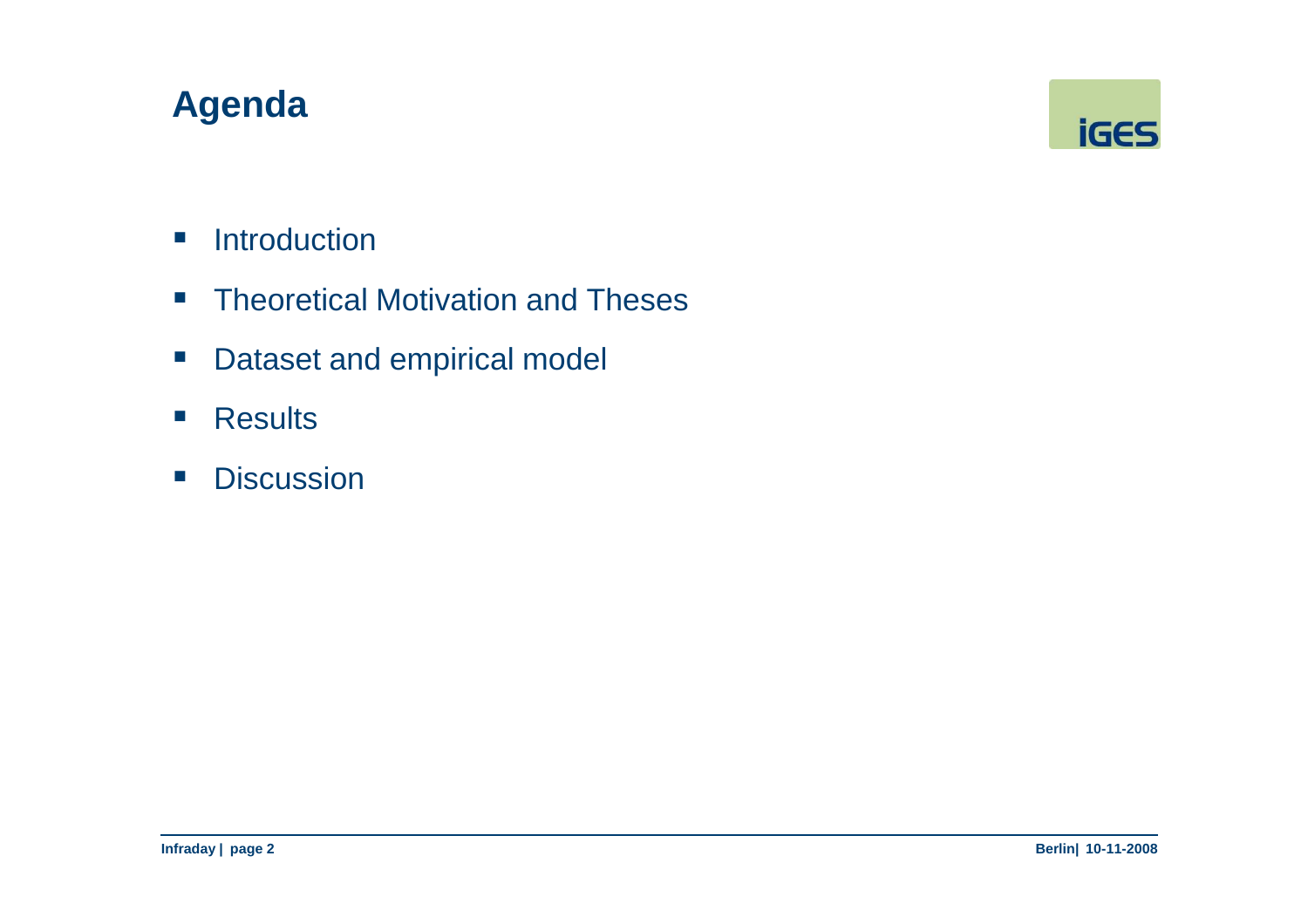## **Introduction**



- $\mathcal{L}_{\mathcal{A}}$  **Increase of drug expenses one of the most urgent problems of the German SHI System**
	- Since 1999 average yearly increase 5,34 %
	- 27.8 bill. Euro (2007)
- **Service Service Key players and cost control instruments**

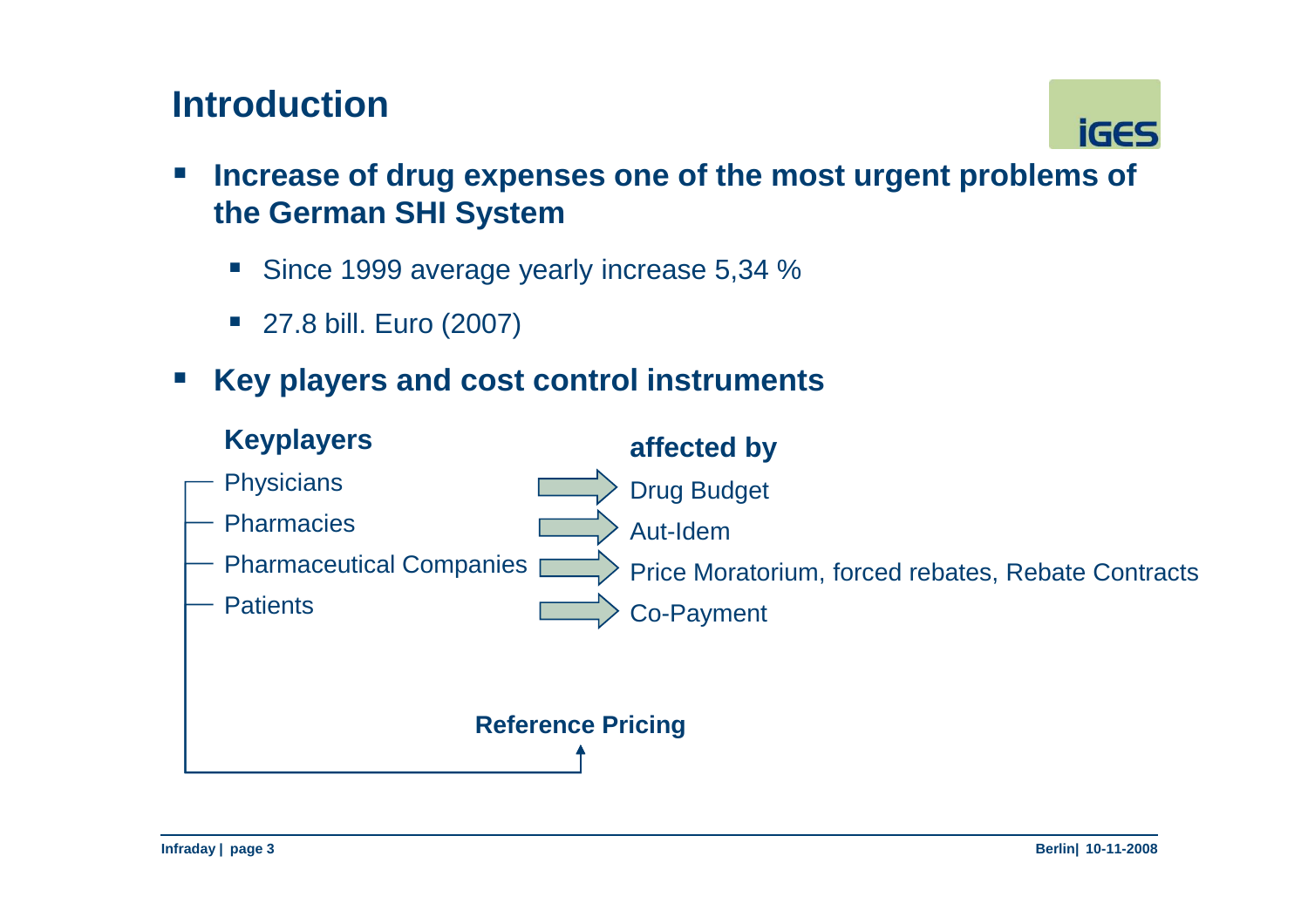## **The reference price system**



- $\overline{\phantom{a}}$ Upper reimbursement limit for prescription drugs in the SHI
- $\Box$  If retail price > reference price: patient pays the difference
- $\mathbb{R}^3$ Reference price groups determined by Federal Joint Committee (G-BA)
- П Reference prices set by central association of SHI, adjusted on yearly base
- $\overline{\phantom{a}}$  Different reference price groups ("classes")
	- **nd including original drugs and their generics**
	- **including patent drugs, original drugs and generic drugs**

**How do retail prices of patent, original and generic drugs react to the introduction of reference pricing?**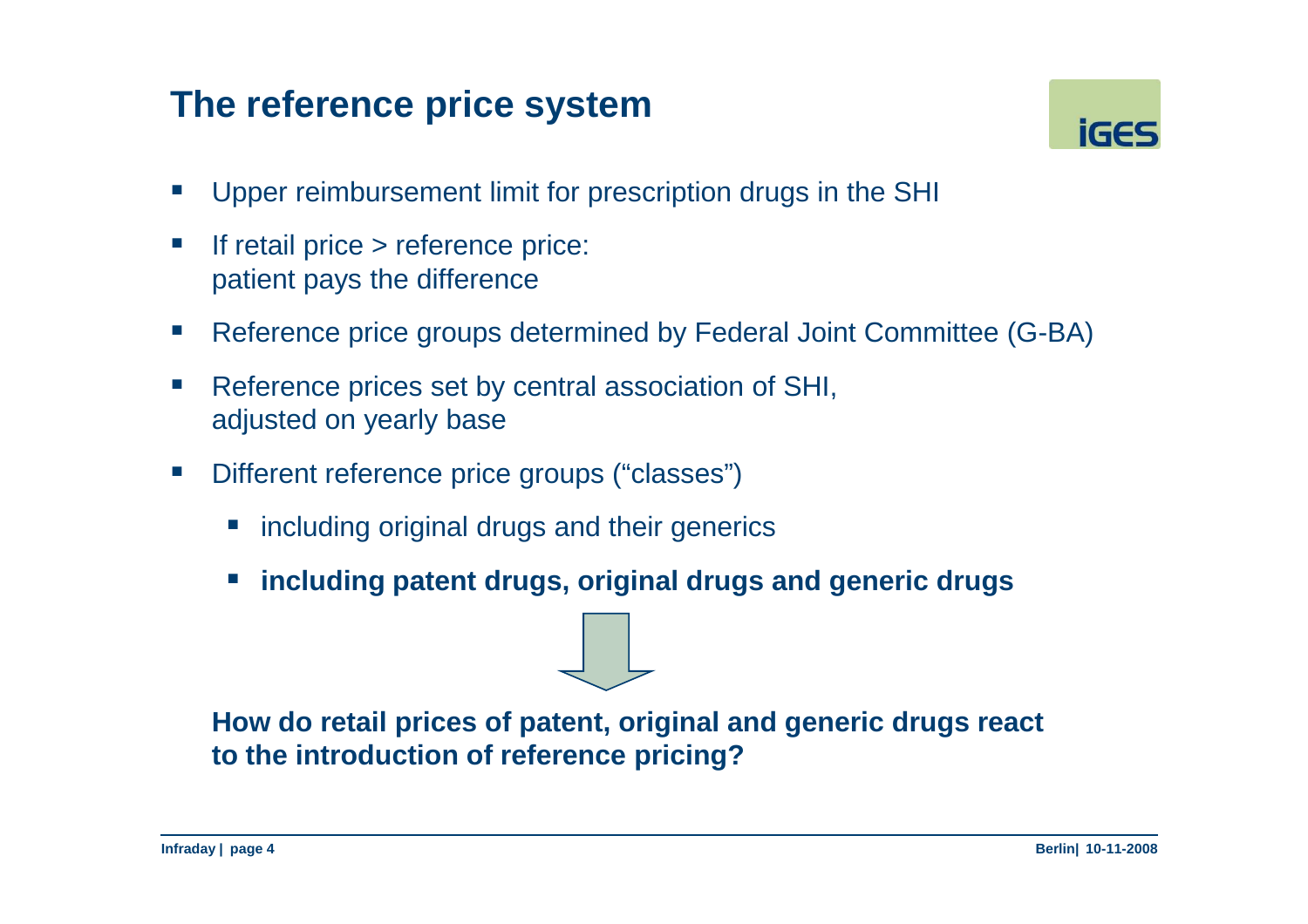### **Theoretical Motivation**



### **Therapeutic market with one patent drug (P), one off-patent original (O) and one generic drug (G)**

ш **I** Insured patients have to pay a co-payment of  $c_i = \alpha p_i$ 

where  $i = P, O, G$  and  $\alpha$  is the co-payment rate for drug i

- Price of a drug i is  $p_i$  where  $i = P, O, G$
- Demand for drug i is  $D_i(c_p, c_o, c_g)$  where  $\frac{\partial E_i}{\partial c_i} < 0$  and  $\frac{\partial c_i}{\partial p_i} > 0$ .  $\frac{\partial D_i}{\partial r}$  < 0 and  $\frac{\partial c_i}{\partial r}$  > 0∂ *<sup>i</sup> c*  $\partial c_i$   $\partial c_j$   $\partial p$ *i*
- Revenues of company i are  $\pi_i = p_i D_i(c_p, c_o, c_G)$
- П Assume different demand reactions of drug P, drug O and drug G.

$$
\frac{\partial D_G}{\partial c_G} < \frac{\partial D_O}{\partial c_O} < \frac{\partial D_P}{\partial c_P} < 0
$$

- **r** reference price  $p_{_{RP}}$  is set  $p_{_g} < p_{_{RP}} < p_{_O} < p_{_P}$
- New cost function:  $c_i = \alpha p_i + \max(-p_i p_{RP}, 0)$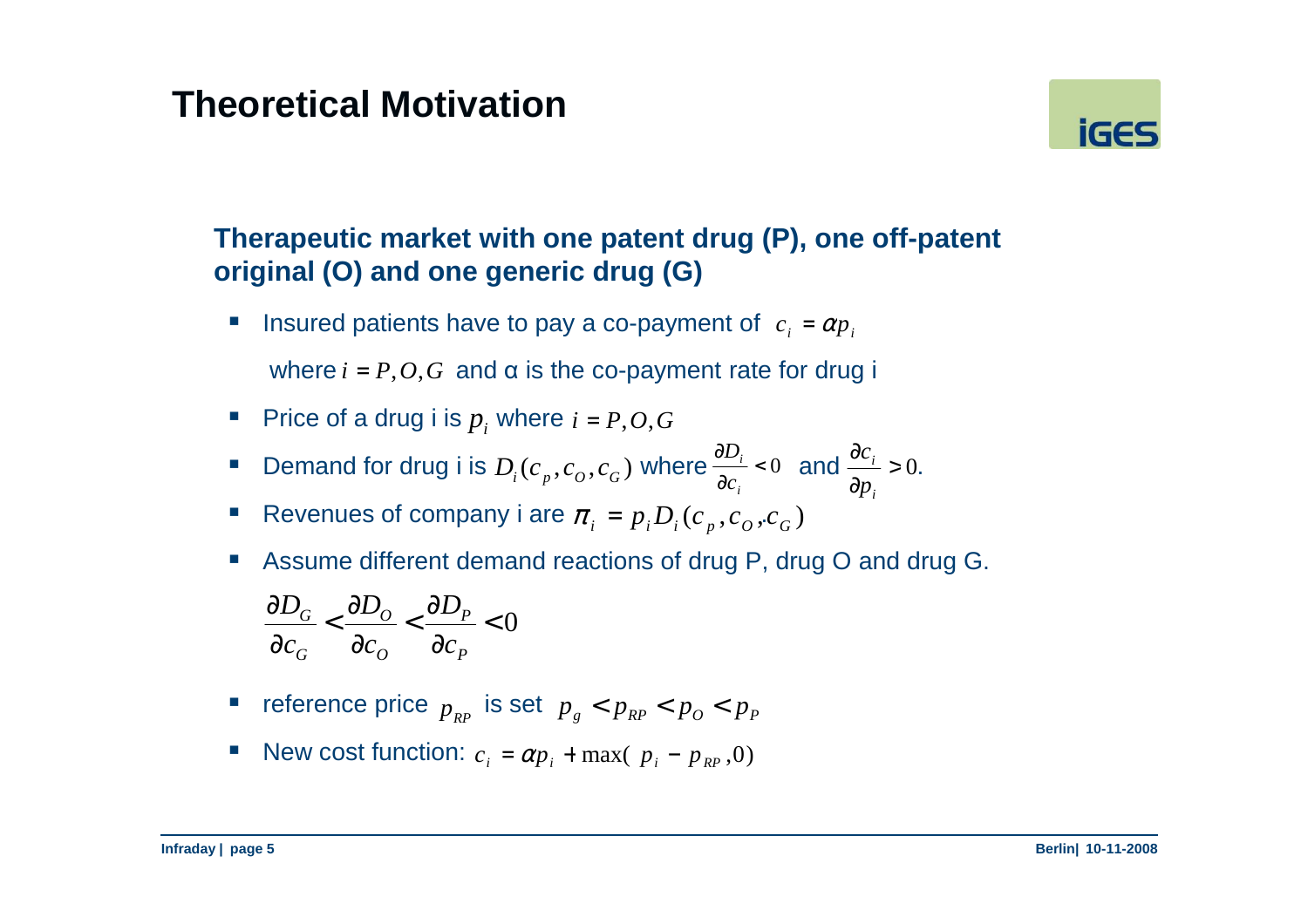### **Theoretical Motivation**

 $\mathcal{L}^{\mathcal{L}}$ First order conditions are:

(1.1) Patent drugs: 
$$
\frac{\partial \pi_P}{\partial p_P} = D_P(c_P, c_O, c_G) + p_P \frac{\partial D_P[\cdot]}{\partial c_P} (\alpha + 1)
$$

(1.2) Original drugs: 
$$
\frac{\partial \pi_o}{\partial p_o} = D_o(c_p, c_o, c_G) + p_o \frac{\partial D_o[\cdot]}{\partial c_o} (\alpha + 1)
$$

(1.3) Generic drugs: 
$$
\frac{\partial \pi_G}{\partial p_G} = D_G(c_P, c_O, c_G) + p_G \frac{\partial D_G[\cdot]}{\partial c_G} \alpha
$$

it follows*pp*\* $> p_o$ \* $> p_G$ \*

- $\mathbb{R}^n$  Reference Pricing has different effects on the pricing of patent, original and generic drugs.
- $\mathbb{R}^n$  Producers can choose to decrease their prices
	- $\mathcal{L}_{\mathcal{A}}$ Patent Drugs decrease their prices less than off-patent originals
	- $\blacksquare$  Price reaction of generics is ambiguous

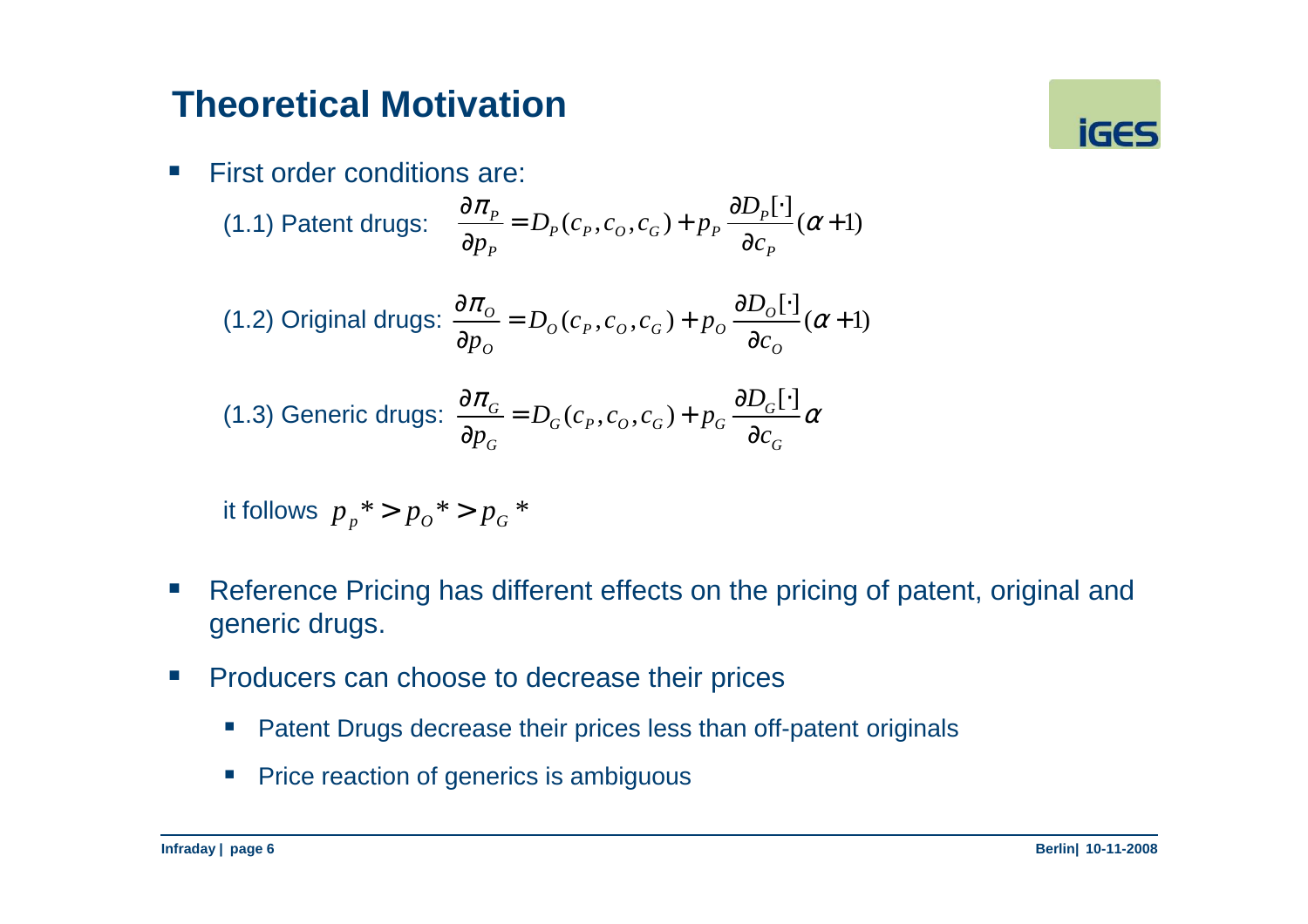### **Dataset and empirical method**



#### $\mathcal{L}(\mathcal{L})$ **Data**

- П NVI Data for reference price groups of **statins** and **proton pump inhibitors (PPI)**
- Prices = (Revenue of product/dispended Defined Daily Doses (DDD))
- $\mathcal{C}^{\mathcal{A}}$ Observation period 2004 – 2007 on monthly base
- Two Reference Price Policy Changes (RPRC)
	- Introduction of reference prices for statins and PPIs' (January 2005)
	- Extraordinary decrease of reference prices (May 2006)
- Two different measurements of competition
	- Number of competitors within an active ingredient
	- Herfindahl-Index

#### $\sim$ **Method**

- П Product level panel data regression (2 Way Fixed Effect Model)
- $\sim$  Cluster Robust Standard Errors due to heteroskedasticity and first order serial correlation of residuals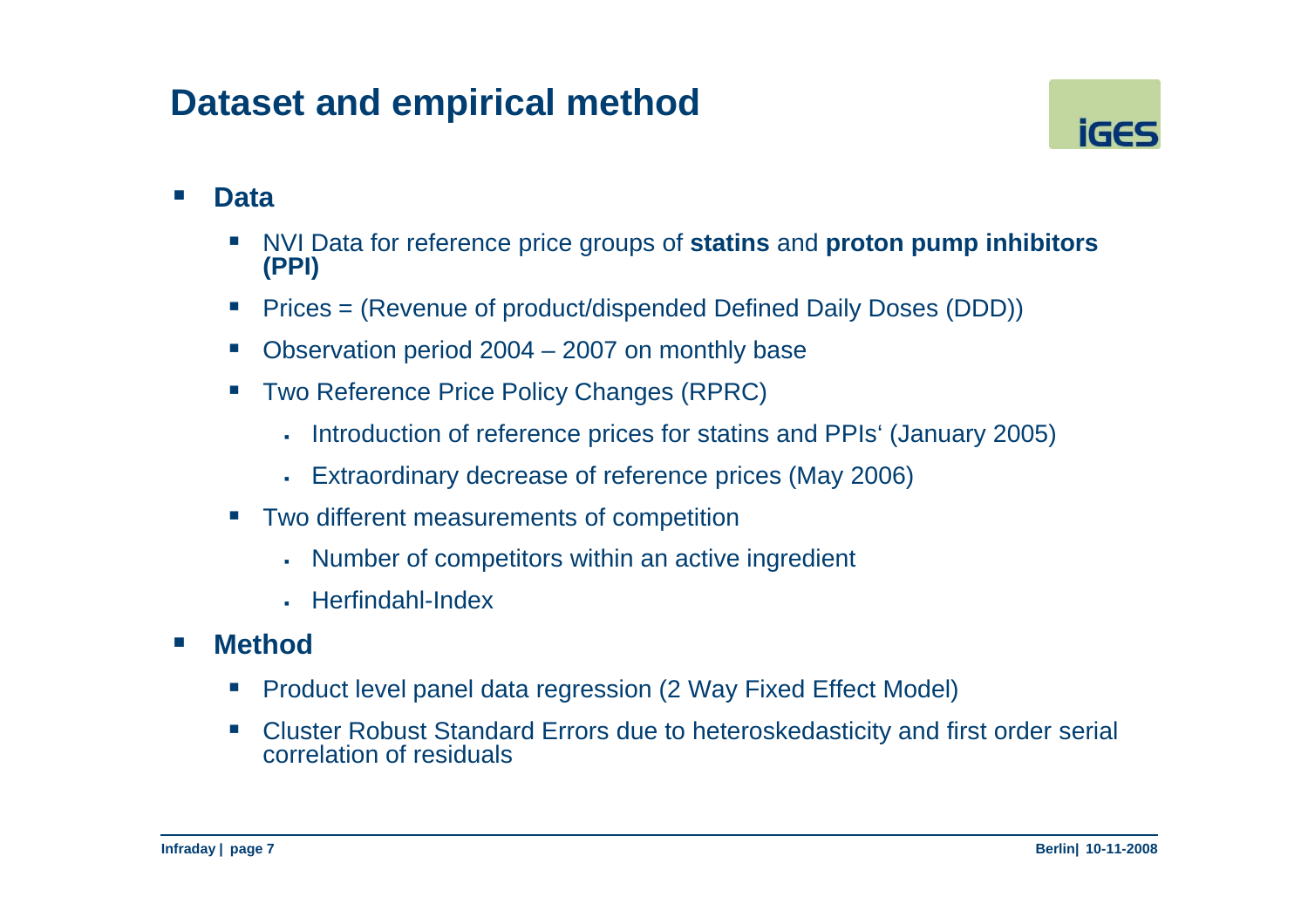## **Dataset and empirical method**



 $\overline{\phantom{a}}$ **The model:**

 $\ln(p_{it}) = \beta_1 RPPC_t + \beta_2 (RPPC_t * Patent_i) + \beta_3 (RPPC_t * Original_i) + FE_i + \delta_t + \varepsilon_{it}$ 

| with | $RPPC_{t}$                              | = Reference Price Policy Change * Generic drug i  |
|------|-----------------------------------------|---------------------------------------------------|
|      | $RPPCi * Patenti$                       | = Reference Price Policy Change * Patent drug i   |
|      | $RPPCr * Originalr$                     | = Reference Price Policy Change * Original drug i |
|      | $\delta_{\scriptscriptstyle\prime}$     | $=$ Year indicator                                |
|      | $FE_{i}$                                | $=$ Fixed effect product i                        |
|      | $\mathcal{E}^{\vphantom{\dagger}}_{it}$ | $=$ i.i.d. residuals                              |

 $\mathcal{L}_{\mathcal{A}}$ **The extended model:** 

> $f + \beta_5(NC_i * Brand_i) + FE_i + \delta_t + \varepsilon_{it}$  $\ln(p_{it}) = \beta_1 RPPC_t + \beta_2 (RPPC_t * Patent_i) + \beta_3 (RPPC_t * Original_i) + \beta_4 NC_i$

| $NC_i$          | = Number Competitors with same active ingredient           |
|-----------------|------------------------------------------------------------|
| $NC_*$ * Brand, | = Number Competitors with same active ingredient * brand i |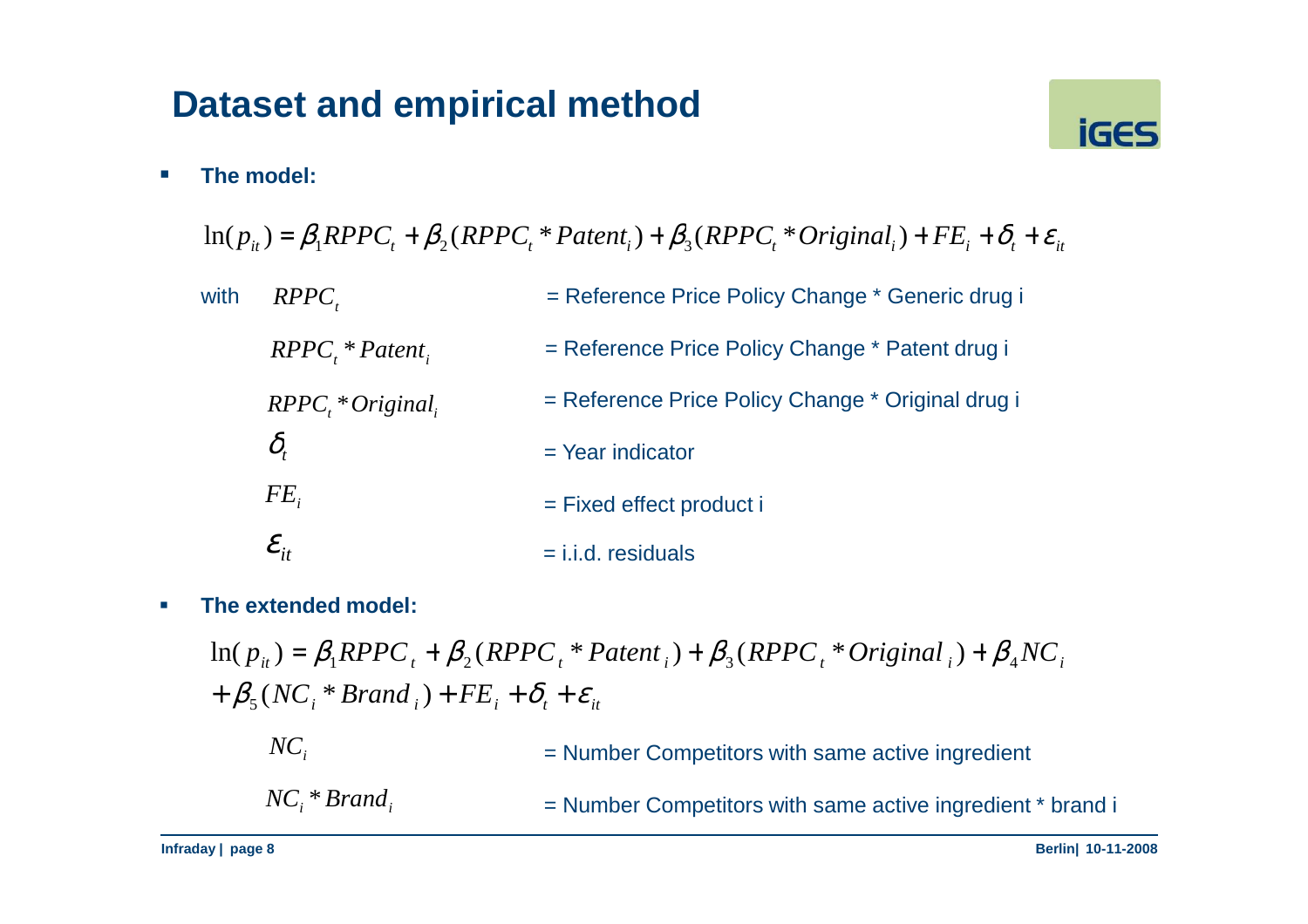

#### $\mathcal{L}_{\mathcal{A}}$ **Descriptive results**

 $\overline{\phantom{a}}$ Therapeutic group of statins

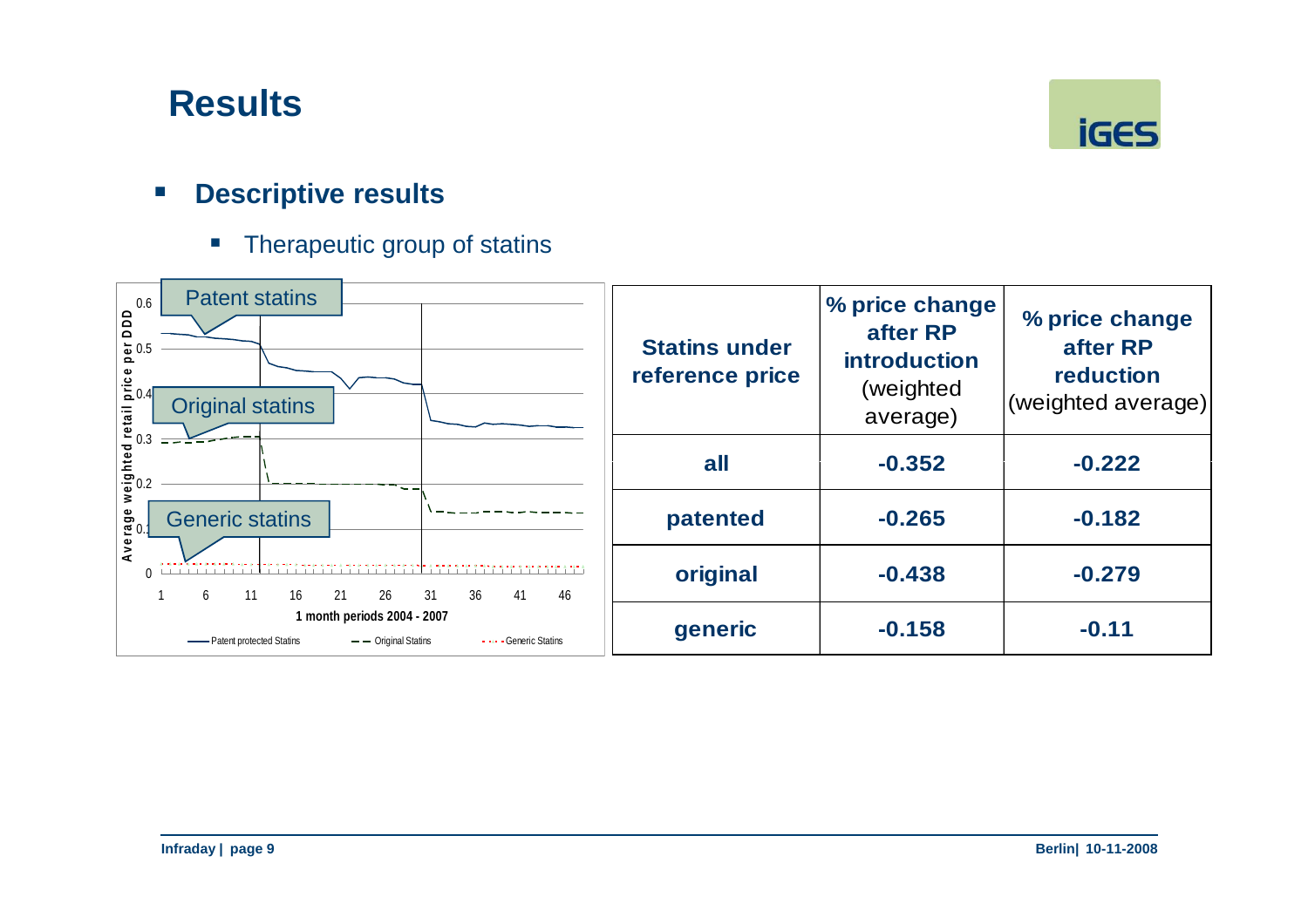

#### $\overline{\mathcal{L}}$ **Descriptive results**

■ Therapeutic group of proton pump inhibitors

| $\begin{array}{c}\n\bullet & 0.5 \\ \bullet & 0.5\n\end{array}$<br>$P_{0.4}$ | <b>Original PPI</b><br><b>Patent PPI</b> |                                                                | <b>PPI under</b><br>reference price | % price change<br>after RP<br><b>introduction</b><br>(weighted<br>average) | % price change<br>after RP<br>reduction<br>(weighted average) |
|------------------------------------------------------------------------------|------------------------------------------|----------------------------------------------------------------|-------------------------------------|----------------------------------------------------------------------------|---------------------------------------------------------------|
| retail price<br>Average                                                      | <b>Generic PPI</b>                       |                                                                | all                                 | $-0.316$                                                                   | $-0.225$                                                      |
|                                                                              |                                          |                                                                | patented                            | $-0.289$                                                                   | $-0.202$                                                      |
|                                                                              | 6<br>16                                  | 26<br>31<br>36<br>41<br>46<br>21                               | original                            | $-0.369$                                                                   | $-0.255$                                                      |
|                                                                              | - Patent protected PPI                   | 1 month period 2004 - 2007<br>$ -$ Original PPI<br>Generic PPI | generic                             | $-0.319$                                                                   | $-0.11$                                                       |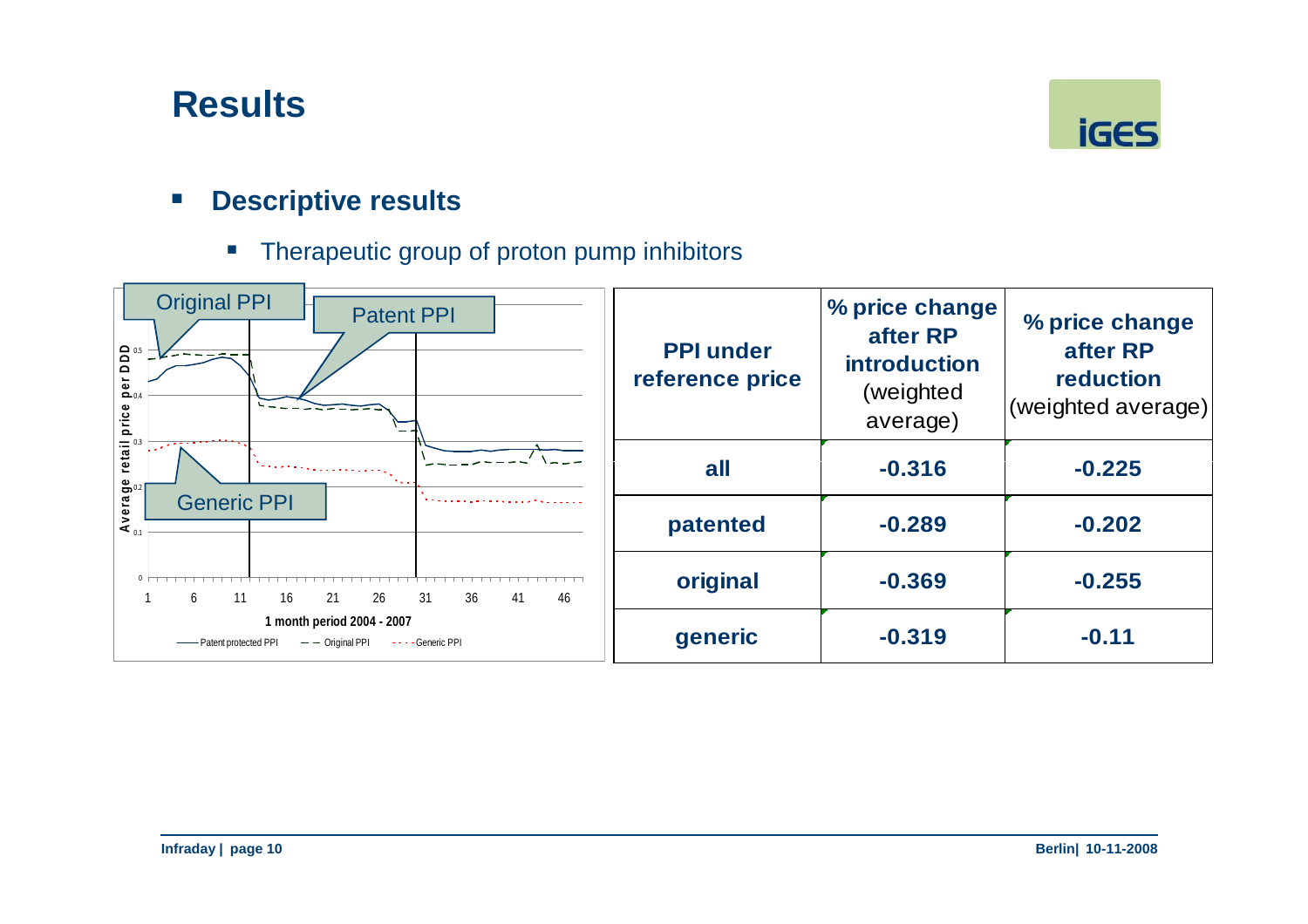#### $\mathcal{L}_{\mathcal{A}}$ **Empirical results (statins)**



| Model                  |             | 2            | 3            | 4           | 5            |
|------------------------|-------------|--------------|--------------|-------------|--------------|
| post                   | $-0.105***$ | $-0.0489***$ | $-0.0151$    | $-0.101***$ | $-0.0915***$ |
|                        | $-0.014$    | $-0.014$     | $-0.01$      | $-0.015$    | $-0.0094$    |
| postundoriginal        | $-0.288***$ | $-0.263***$  | $-0.365***$  | $-0.276***$ | $-0.300***$  |
|                        | $-0.05$     | $-0.048$     | $-0.035$     | $-0.054$    | $-0.055$     |
| postundpatent          | $-0.0793$   | $-0.144***$  | $-0.179***$  | $-0.0975*$  | $-0.110**$   |
|                        | $-0.057$    | $-0.054$     | $-0.051$     | $-0.058$    | $-0.052$     |
| numbercompetitors      |             | $-0.0293***$ | $-0.0454***$ |             |              |
|                        |             | $-0.0054$    | $-0.0032$    |             |              |
| numbercompetitorsbrand |             |              | $0.0378***$  |             |              |
|                        |             |              | $-0.0066$    |             |              |
| herfindalindex         |             |              |              | 0.242       | 0.673        |
|                        |             |              |              | $-0.2$      | $-0.56$      |
| herfindalindexbrand    |             |              |              |             | $-0.521$     |
|                        |             |              |              |             | $-0.65$      |
| Observations           | 2733        | 2733         | 2733         | 2733        | 2733         |
| Number of produkt      | 57          | 57           | 57           | 57          | 57           |
| R-squared              | 0.68        | 0.71         | 0.73         | 0.68        | 0.68         |

### Introduction reference pricing 2005

### Without control for competition:

- Average price decrease
	- generic drugs 10,5 %
	- patent drugs 18.4 % (not significant)
	- original drugs 39.3 %

### Controlling for competition:

- **Average price decrease** 
	- generic drugs 1.5  $\%$  to 9.2  $\%$
	- patent drugs 18.9 % to 20.2 %
	- original drugs  $31.1\%$  to  $39.2\%$
- **Competition has an negative influence** 
	- weaker for patent and original drugs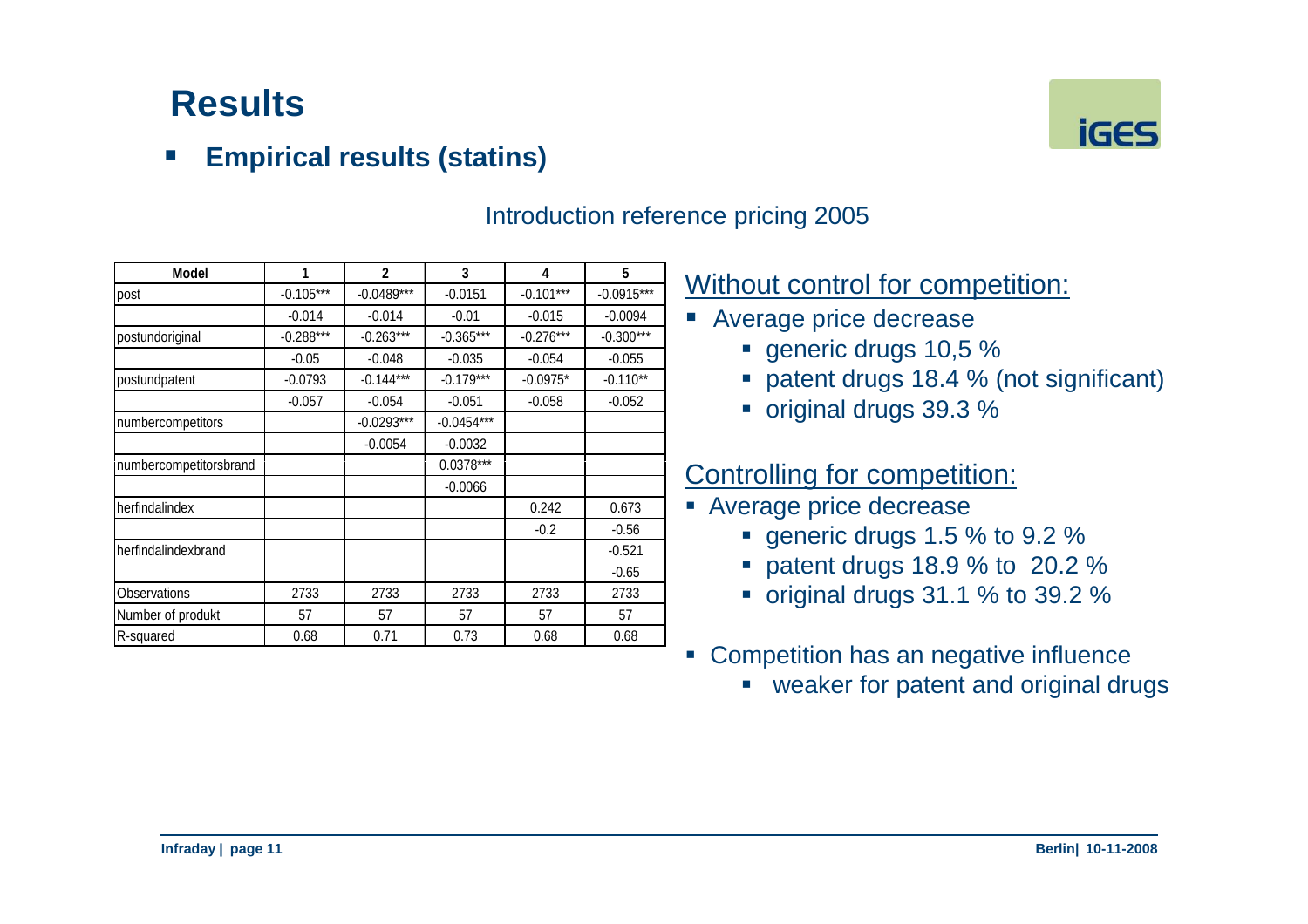#### $\mathbb{R}^n$ **Empirical results (PPI)**



### Introduction reference pricing 2005

### Without control for competition:

- Average price decrease
	- generic drugs 19.5 %
	- patent drugs 5.6 %
	- original drugs 10.0 %

### Controlling for competition:

- **Average price decrease** 
	- generic drugs 5.7  $\%$  to 19.8  $\%$
	- patent drugs 5.9 % to 11.9 %
	- original drugs 6.4  $%$  to 12.7  $%$
- $\mathcal{C}$  Competition has an negative influence
	- weaker for patent and original drugs

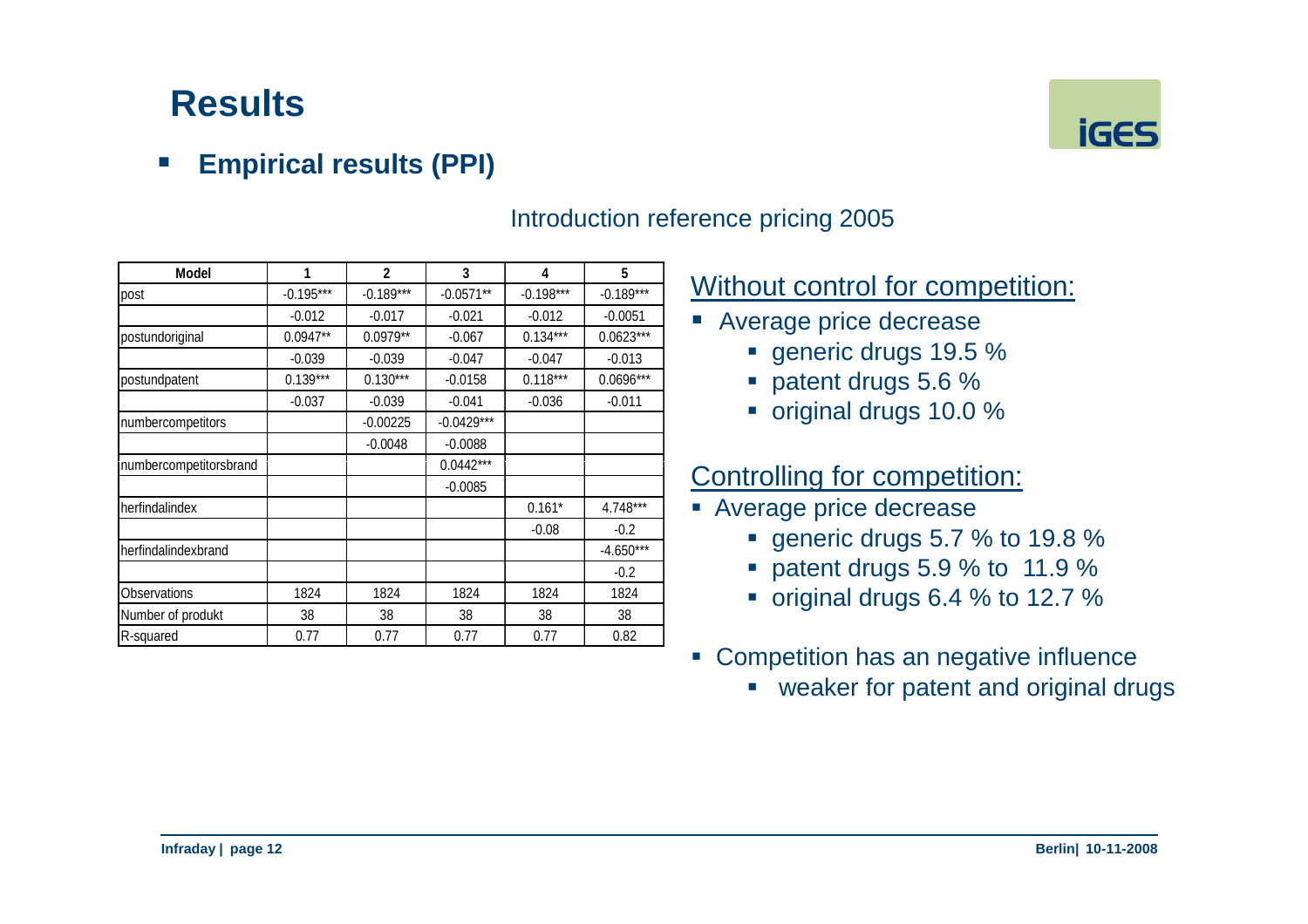## **Summary and discussion**



- $\mathcal{L}(\mathcal{L})$  **Price reaction of patent drugs and original drugs after reference price policy changes is different**
	- Producer of patent drugs decrease prices by less than producers of off-patent originals
	- **Level of generic price reduction after RPPC differs** with competitive environment
	- Competition plays the expected role, increasing competition decreases product prices
- $\mathbb{R}^n$  **Possible explanations for the pricing behavior of patent and original drugs**
	- Utility advantage for patent producers through unique active ingredient
	- Role model function for other countries with price regulation mechanisms